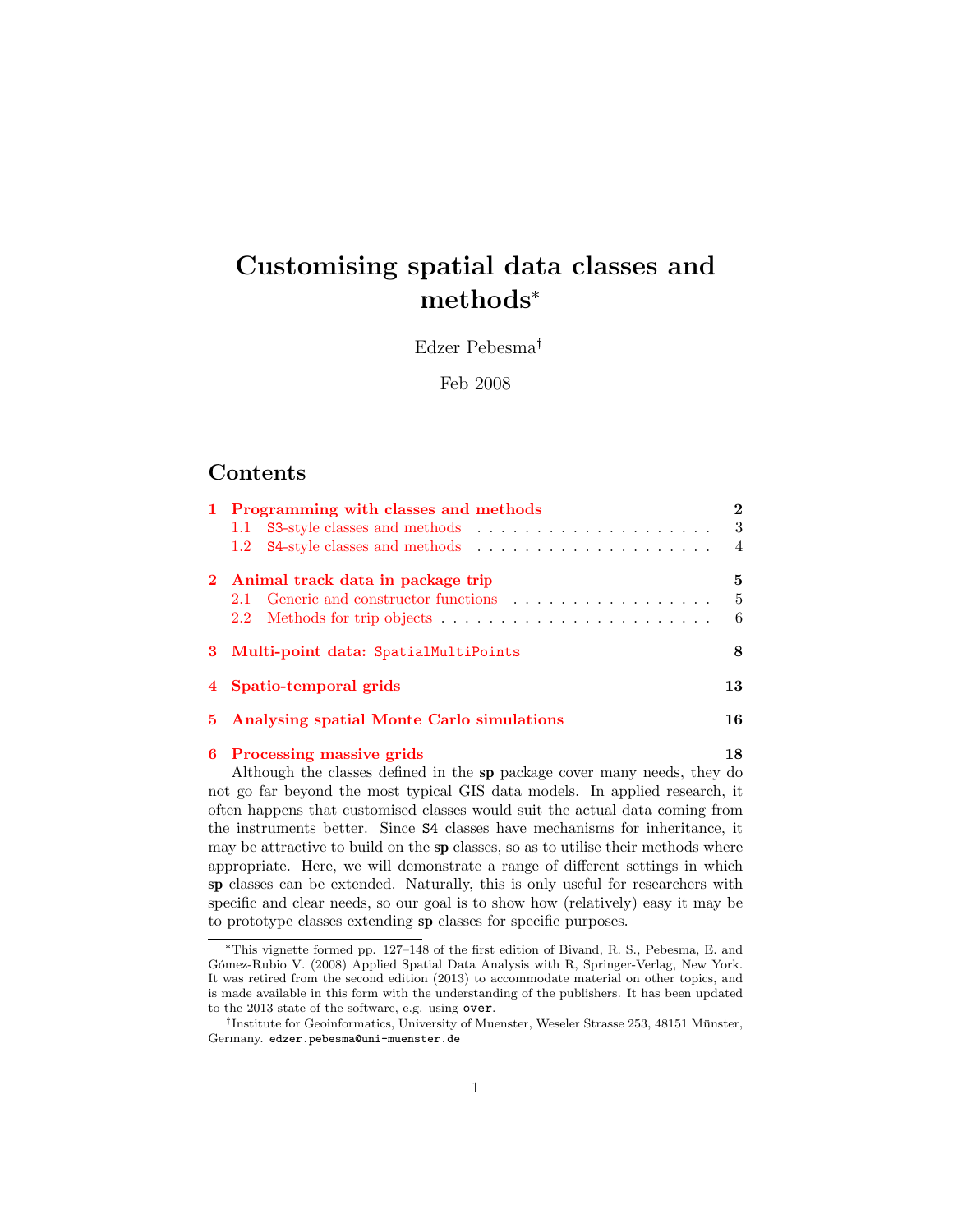## <span id="page-1-0"></span>1 Programming with classes and methods

This section will explain the elementary basics of programming with classes and methods in R. The S language (implemented in R and  $S-PLUS^{\mathbb{M}}$ ) contains two mechanisms for creating classes and methods: the traditional S3 system and the more recent S4 system (see Section 2.2 in [Bivand et al.](#page-19-0) [\(2008\)](#page-19-0), in which classes were described for the use $R$  — here they are described for the develope R). This chapter is not a full introduction to R programming (see [Braun and Murdoch,](#page-19-1) [2007,](#page-19-1) for more details), but it will try to give some feel of how the Spatial classes in package sp can be extended to be used for wider classes of problems. For full details, the interested reader is referred to e.g. [Venables and Ripley](#page-19-2) [\(2000\)](#page-19-2) and [Chambers](#page-19-3) [\(1998\)](#page-19-3), the latter being a reference for new-style S4 classes and methods. Example code is for example found in the source code for package sp, available from CRAN.

Suppose we define myfun as

 $>$  myfun  $\leftarrow$  function(x) {  $x + 2$ + } then, calling it with the numbers 1, 2 and 3 results in  $>$  myfun $(1:3)$ [1] 3 4 5 or alternatively using a named argument:  $> myfun(x = 1:3)$ [1] 3 4 5 The return value of the function is the last expression evaluated. Often, we want to wrap existing functions, such as a plot function: > plotXplus2Yminus3 <- function(x, y, ...) {

 $plot(x = x + 2, y = y - 3, ...)$ + }

In this case, the ... is used to pass information to the plot function without explicitly anticipating what it will be: named arguments x and y, or the first two arguments if they are unnamed are processed, remaining arguments are passed on. The plot function is a generic method, with an instance that depends on the class of its first  $(S3)$  or first n arguments  $(S4)$ . The available instances of plot are shown for S3-type methods by

```
> methods("plot")
```

| [1] plot.HoltWinters*                | plot.TukeyHSD*    | plot.acf*        | plot.data.frame* |
|--------------------------------------|-------------------|------------------|------------------|
| [5] plot.decomposed.ts* plot.default |                   | plot.dendrogram* | plot.density*    |
| $[9]$ $plot.$ ecdf                   | plot.factor*      | plot.formula*    | plot.function    |
| $[13]$ plot.hclust*                  | plot.histogram*   | plot.isoreg*     | plot.lm*         |
| [17] plot.medpolish*                 | plot.mlm*         | plot.ppr*        | plot.prcomp*     |
| [21] plot.princomp*                  | plot.profile.nls* | plot.raster*     | plot.spec*       |
| [25] plot.stepfun                    | plot.stl*         | plot.table*      | plot.ts          |
| [29] plot.tskernel*                  |                   |                  |                  |

see '?methods' for accessing help and source code

```
and for S4-type methods by
```
> library(sp)

> showMethods("plot")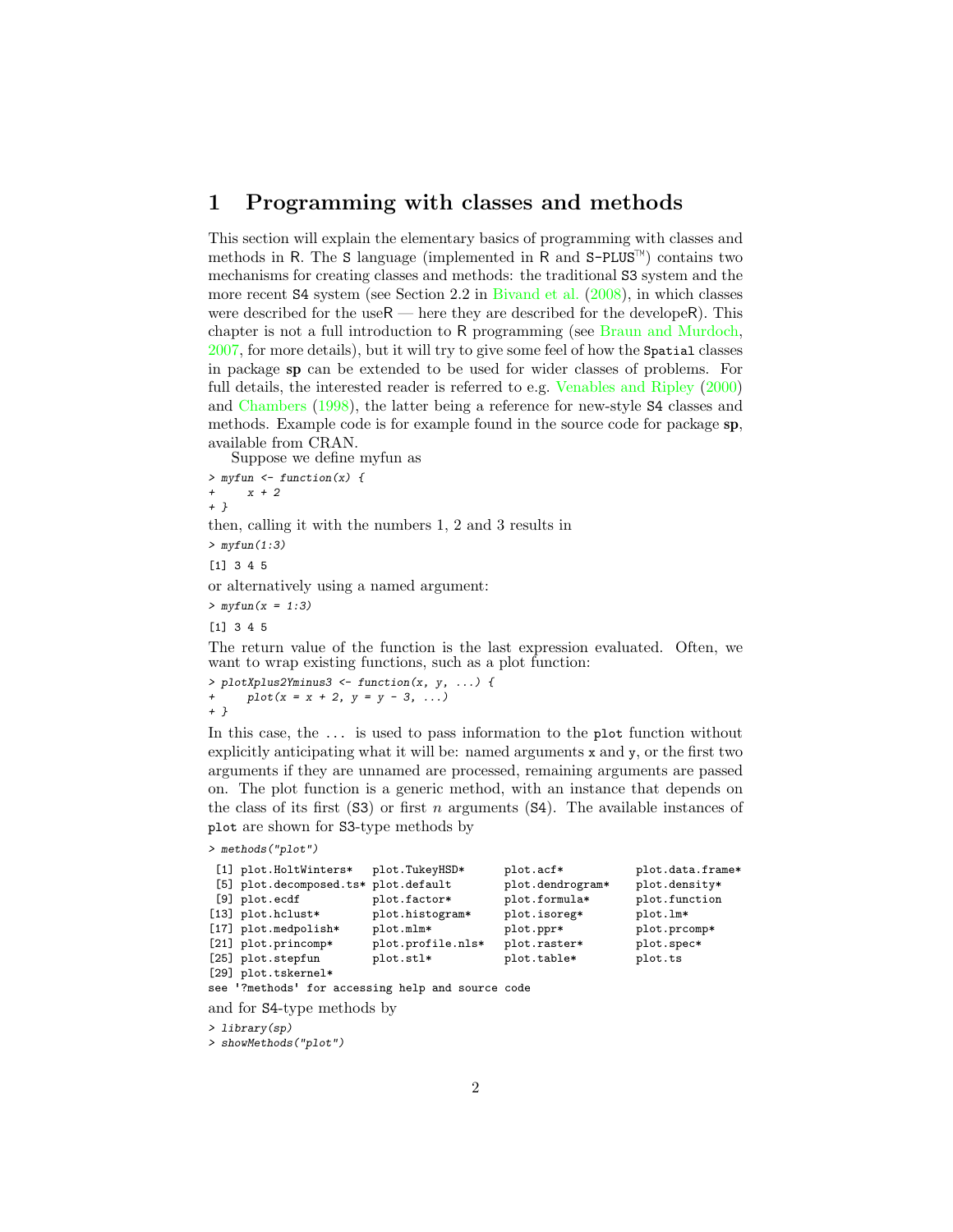```
Function: plot (package graphics)
x=""ANY", y=""ANY"
x="Spatial", y="missing"
x="SpatialGrid", y="missing"
x="SpatialGridDataFrame", y="missing"
x="SpatialLines", y="missing"
x="SpatialMultiPoints", y="missing"
x="SpatialPixels", y="missing"
x="SpatialPixelsDataFrame", y="missing"
x="SpatialPoints", y="missing"
x="SpatialPolygons", y="missing"
```
where we first loaded sp to make sure there are some S4 plot methods to show.

#### <span id="page-2-0"></span>1.1 S3-style classes and methods

Building S3-style classes is simple. Suppose we want to build an object of class foo:

```
> x < -rnorm(10)> class(x) \leftarrow "foo"
> x
 [1] -0.1805422 -0.2175210 0.9221771 0.3732516 -0.7922232 -0.1265952 -1.1060447
 [8] 1.6104901 -0.4249673 -1.6385302
attr(,"class")
[1] "foo"
```
If we plot this object, e.g., by  $plot(x)$  we get the same plot as when we would not have set the class to foo. If we know, however, that objects of class foo need to be plotted without symbols but with connected lines, we can write a plot method for this class:

```
> plot. foo \leftarrow function(x, y, ...)plot.default(x, type = "l", ...)+ }
```
after which  $plot(x)$  will call this particular method, rather than a default plot method.

Class inheritance is obtained in S3 when an object is given multiple classes, as in

```
> class(x) \leftarrow c("foo", "bar")
```
> plot(x)

For this plot, first function plot.foo will be looked for, and if not found the second option plot.bar will be looked for. If none of them is found, the default plot.default will be used.

The S3 class mechanism is simple and powerful. Much of R works with it, including key functions such as lm.

```
> data(meuse)
> class(meuse)
```
[1] "data.frame"

> class(lm(log(zinc) ~ sqrt(dist), meuse))

[1] "lm"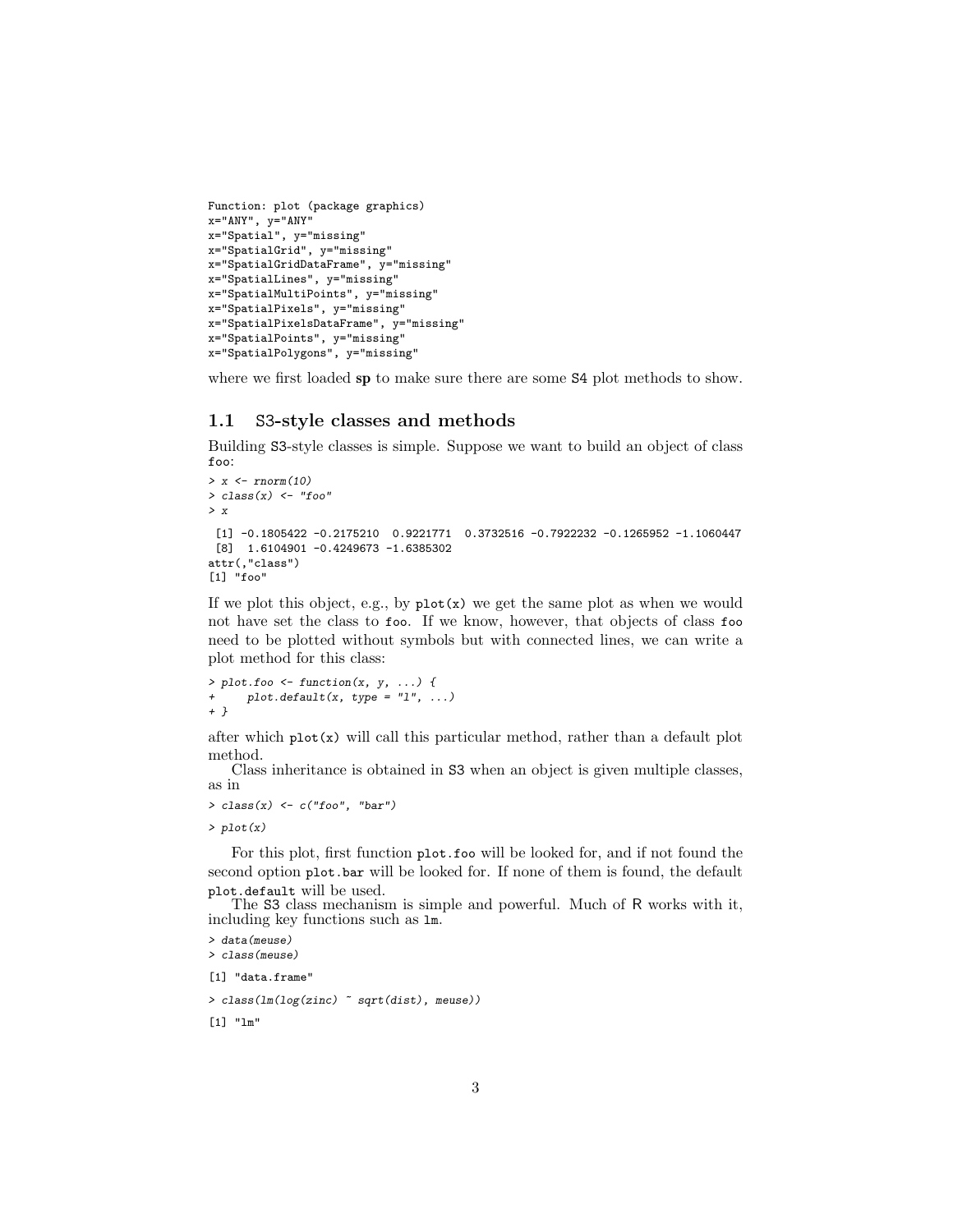There is, however, no checking that a class with a particular name does indeed contain the elements that a certain method for it expects. It also has design flaws, as method specification by dot separation is ambiguous in case of names such as as.data.frame, where one cannot tell whether it means that the method as.data acts on objects of class frame, or the method as acts on objects of class data.frame, or none of them (the answer is: none). For such reasons, S4-style classes and methods were designed.

#### <span id="page-3-0"></span>1.2 S4-style classes and methods

S4-style classes are formally defined, using setClass. As an example, somewhat simplified versions of classes CRS and Spatial in sp are

```
> setClass("CRS", representation(projargs = "character"))
> setClass("Spatial", representation(bbox = "matrix",
+ proj4string = "CRS"), validity <- function(object) {
      bb <- bbox(object)
      if (lis_matrix(bb))return("bbox should be a matrix")+ n <- dimensions(object)
     if (n < 2)return("spatial.dimension should be 2 or more")
+ if (any(is.na(bb)))
         return("bbox should never contain NA values")
      if (\text{any}(!is.findte(bb)))return("bbox should never contain infinite values")
      if (any(bb[, "max"] < bb[, "min"]))
         + return("invalid bbox: max < min")
      + TRUE
+ })
```
The command setClass defines a class name as a formal class, gives the names of the class elements (called slots), and their type—type checking will happen upon construction of an instance of the class. Further checking, e.g., on valid dimensions and data ranges can be done in the validity function. Here, the validity function retrieves the bounding box using the generic bbox method. Generics, if not defined in the base R system, e.g.,

> isGeneric("show")

[1] TRUE

can be defined with setGeneric. Defining a specific instance of a generic is done by setMethod:

```
> setGeneric("bbox", function(obj) standardGeneric("bbox"))
> setMethod("bbox", signature = "Spatial", function(obj) obj@bbox)
```
where the signature tells the class of the first (or first  $n$ ) arguments. Here, the @ operator is used to access the bbox slot in an S4 object, not to be confused with the  $\frac{1}{2}$  operator to access list elements.

We will now illustrate this mechanism by providing a few examples of classes, building on those available in package sp.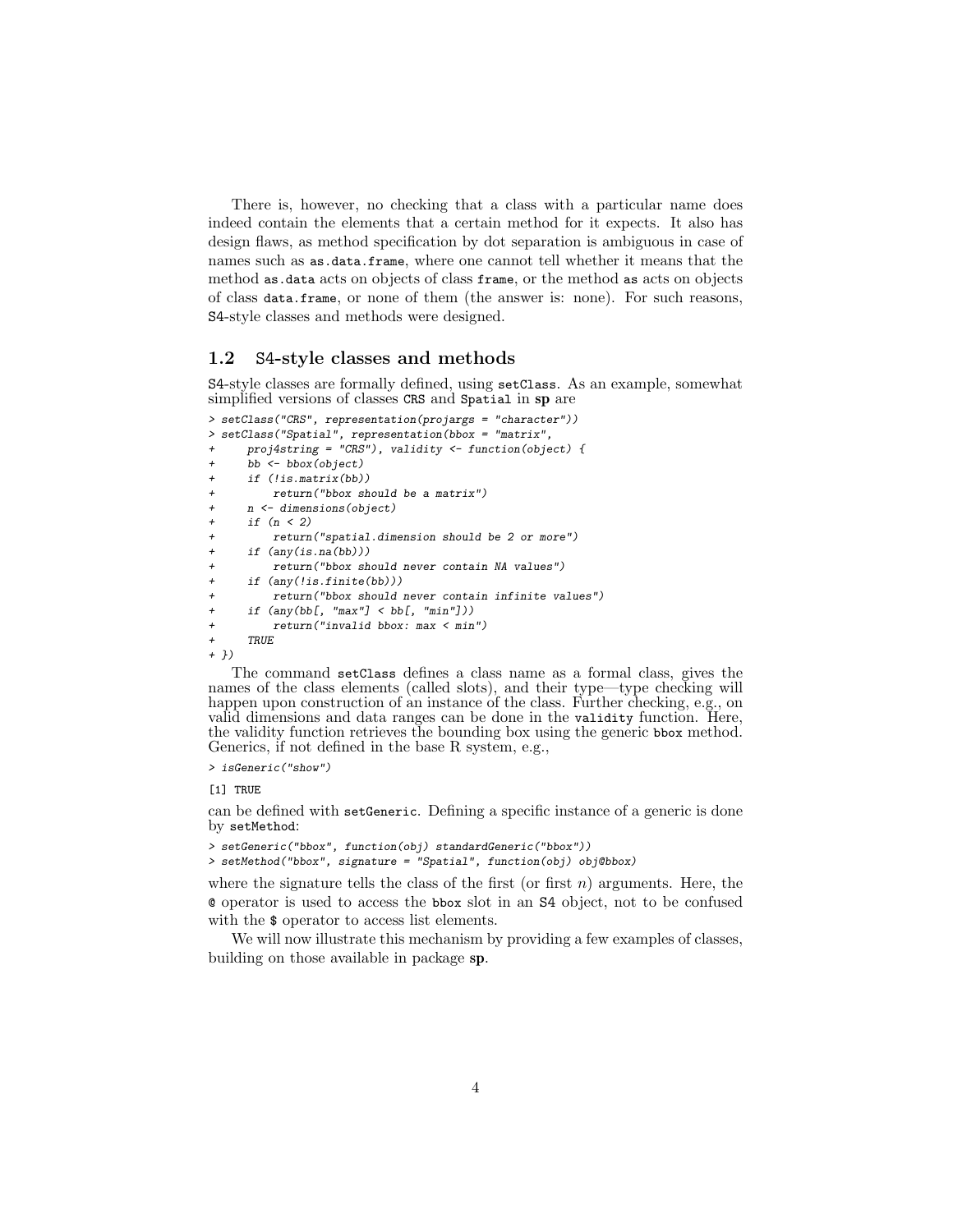### <span id="page-4-0"></span>2 Animal track data in package trip

CRAN Package trip, written by Michael Sumner [\(Kirkwood et al.,](#page-19-4) [2006;](#page-19-4) [Page](#page-19-5) [et al.,](#page-19-5) [2006\)](#page-19-5), provides a class for animal tracking data. Animal tracking data consist of sets of  $(x, y, t)$  stamps, grouped by an identifier pointing to an individual animal, sensor or perhaps isolated period of monitoring. A strategy for this (slightly simplified from that of trip) is to extend the SpatialPointsDataFrame class by a length 2 character vector carrying the names of the time column and the trip identifier column in the SpatialPointsDataFrame attribute table.

Package trip does a lot of work to read and analyse tracking data from data formats typical for tracking data (Argos DAT), removing duplicate observations and validating the objects, e.g., checking that time stamps increase and movement speeds are realistic. We ignore this and stick to the bare bones.

We now define a class called trip that extends SpatialPointsDataFrame: > library(sp)

```
> setClass("trip", representation("SpatialPointsDataFrame",
     TOR.column = "character"), validity < - function(object) { }+ if (length(object@TOR.columns) != 2)
         stop("Time/id column names must be of length <math>2")</math>if (!all(object@TOR.columns %in% names(object@data)))
         stop("Time/id columns must be present in attribute table")
     TRUE
+ })
> showClass("trip")
Class "trip" [in ".GlobalEnv"]
Slots:
Name: TOR.columns data coords.nrs coords bbox
Class: character data.frame numeric matrix matrix
Name: proj4string
Class: CRS
Extends:
Class "SpatialPointsDataFrame", directly
Class "SpatialPoints", by class "SpatialPointsDataFrame", distance 2
Class "Spatial", by class "SpatialPointsDataFrame", distance 3
```
that checks, upon creation of objects, that indeed two variable names are passed and that these names refer to variables present in the attribute table.

#### <span id="page-4-1"></span>2.1 Generic and constructor functions

It would be nice to have a constructor function, just like data.frame or Spatial-Points, so we now create it and set it as the generic function to be called in case the first argument is of class SpatialPointsDataFrame.

```
> trip.default <- function(obj, TORnames) {
     if (!is(obj, "SpatialPointsDataFrame"))
         stop("trip only supports SpatialPointsDataFrame")
+ if (is.numeric(TORnames))
+ TORnames <- names(obj)[TORnames]
     + new("trip", obj, TOR.columns = TORnames)
```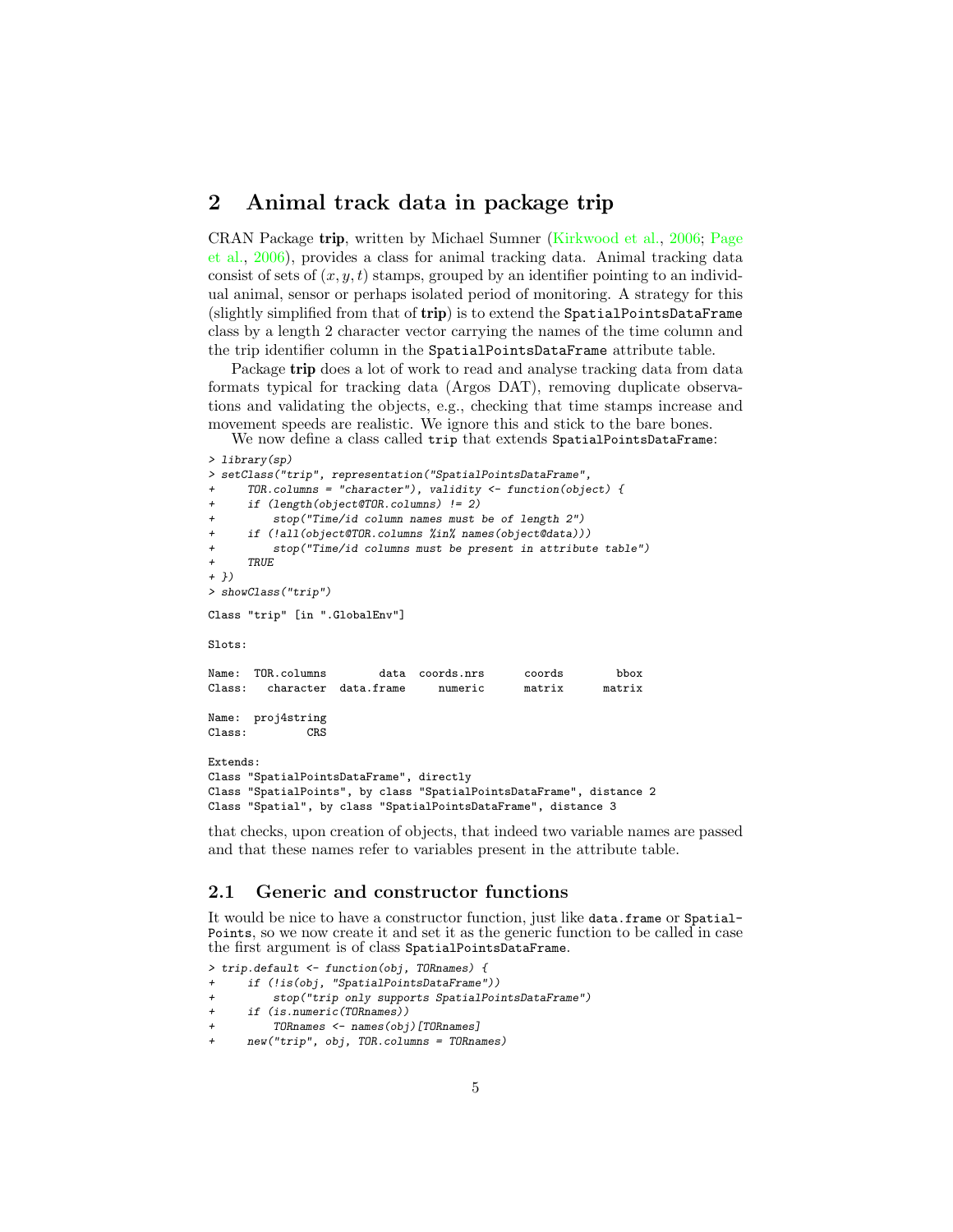```
+ }
> if (!isGeneric("trip")) setGeneric("trip", function(obj,
     + TORnames) standardGeneric("trip"))
[1] "trip"
> setMethod("trip", signature(obj = "SpatialPointsDataFrame",
      TORnames = "ANY"), trip.default)We can now try it out, with turtle data:
> turtle <- read.csv(system.file("external/seamap105_mod.csv",
     package = "sp"))
> timestamp <- as.POSIXlt(strptime(as.character(turtle$obs_date),
     + "%m/%d/%Y %H:%M:%S"), "GMT")
> turtle <- data.frame(turtle, timestamp = timestamp)
> turtle$lon <- ifelse(turtle$lon < 0, turtle$lon + 360,
     turtle$lon)
> turtle <- turtle[order(turtle$timestamp), ]
> coordinates(turtle) \leq c("lon", "lat")
> proj4string(turtle) <- CRS("+proj=longlat +ellps=WGS84")
> turtle$id <- c(rep(1, 200), rep(2, nrow(coordinates(turtle)) -
     + 200))
> turtle_trip <- trip(turtle, c("timestamp", "id"))
> summary(turtle_trip)
Object of class trip
Coordinates:
       min max
lon 140.923 245.763
lat 21.574 39.843
Is projected: FALSE
proj4string : [+proj=longlat +ellps=WGS84]
Number of points: 394
Data attributes:
       id obs_date
 Min. :1.000 01/02/1997 04:16:53: 1
1st Qu.:1.000 01/02/1997 05:56:25: 1
Median :1.000 01/04/1997 17:41:54: 1
Mean :1.492 01/05/1997 17:20:07: 1
3rd Qu.:2.000 01/06/1997 04:31:13: 1
Max. : 2.000 01/06/1997 06:12:56: 1
                (Other) :388
  timestamp
Min. : 1996-08-11 01:15:00
 1st Qu.:1996-10-30 00:10:04
Median :1997-01-24 23:31:01
Mean : 1997-01-26 06:24:56
3rd Qu.:1997-04-10 12:26:20
Max. : 1997-08-13 20:19:46
```
#### <span id="page-5-0"></span>2.2 Methods for trip objects

The summary method here is not defined for trip, but is the default summary inherited from class Spatial. As can be seen, nothing special about the trip features is mentioned, such as what the time points are and what the identifiers. We could alter this by writing a class-specific summary method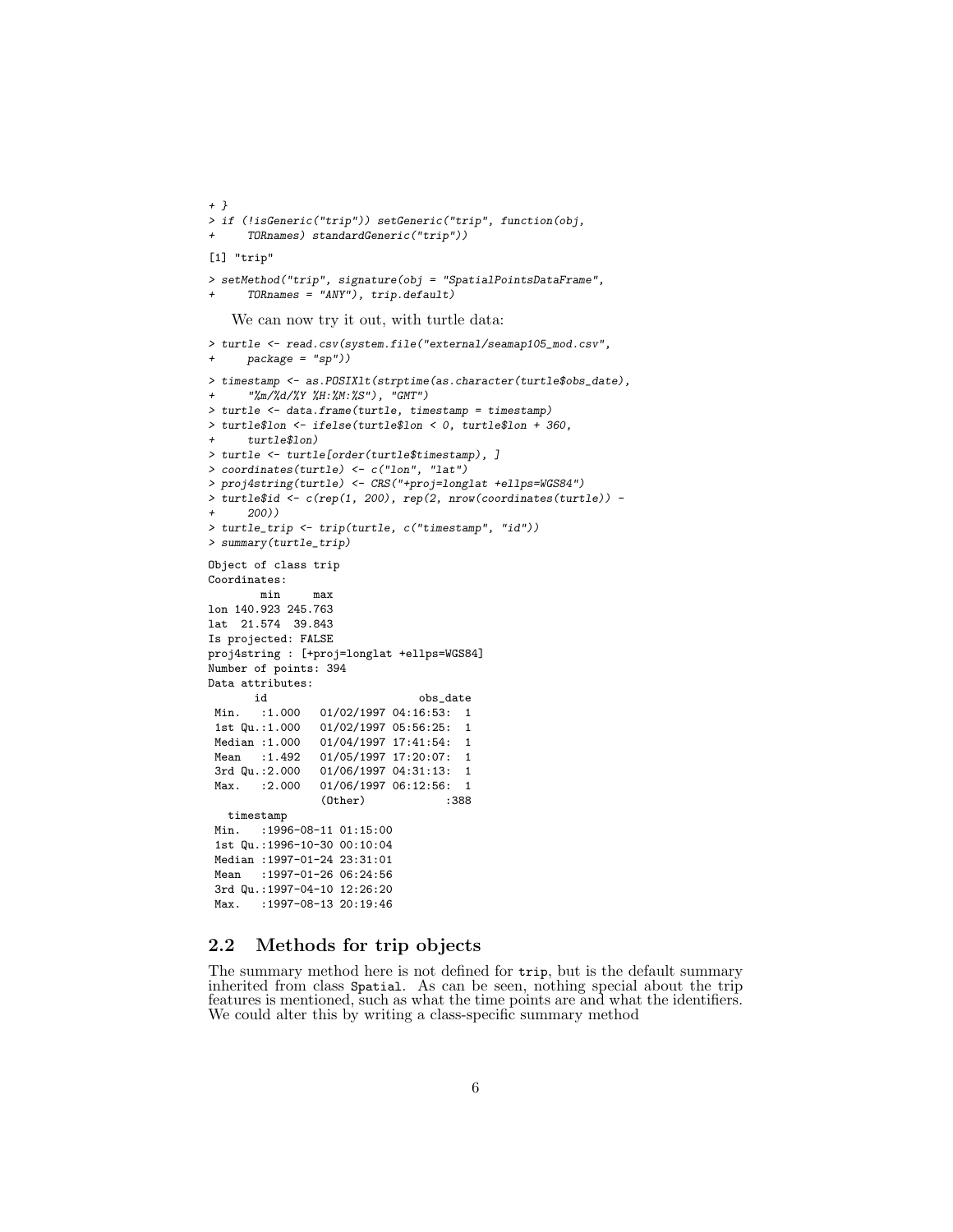```
> summary.trip <- function(object, ...) {
+ cat("Object of class \"trip\"\nTime column: ")
     print(object@TOR.columns[1])
     cat("Identifier column: ")
+ print(object@TOR.columns[2])
+ print(summary(as(object, "Spatial")))
+ print(summary(object@data))
+ }
> setMethod("summary", "trip", summary.trip)
> summary(turtle_trip)
Object of class "trip"
Time column: [1] "timestamp"
Identifier column: [1] "id"
Object of class Spatial
Coordinates:
       min max
lon 140.923 245.763
lat 21.574 39.843
Is projected: FALSE
proj4string : [+proj=longlat +ellps=WGS84]
      id obs_date
Min. :1.000 01/02/1997 04:16:53: 1
1st Qu.:1.000 01/02/1997 05:56:25: 1
Median :1.000 01/04/1997 17:41:54: 1<br>Mean :1.492 01/05/1997 17:20:07: 1
                01/05/1997 17:20:07: 1
3rd Qu.:2.000 01/06/1997 04:31:13: 1
Max. : 2.000 01/06/1997 06:12:56: 1
                (Other) :388
  timestamp
Min. :1996-08-11 01:15:00
1st Qu.:1996-10-30 00:10:04
Median :1997-01-24 23:31:01
Mean : 1997-01-26 06:24:56
3rd Qu.:1997-04-10 12:26:20
Max. : 1997-08-13 20:19:46
```
As trip extends SpatialPointsDataFrame, subsetting using "[" and column selection or replacement using "[[" or "\$" all work, as these are inherited. Creating invalid trip objects can be prohibited by adding checks to the validity function in the class definition, e.g., will not work because the time and/or id column are not present any more.

A custom plot method for trip could be written, for example using colour to denote a change in identifier:

 $>$   $\mathtt{setGenerator}("lines",$   $\mathtt{function}(x,$   $\ldots)$   $\mathtt{standardGenerator}("lines"))$ 

[1] "lines"

> setMethod("lines", signature(x = "trip"), function(x,  $\ldots$ , col = NULL) { + tor <- x@TOR.columns  $if (is.null(col))$  { + l <- length(unique(x[[tor[2]]]))  $col \leftarrow \text{hsv}(\text{seq}(0, 0.5, \text{ length = } 1))$ +  $\frac{1}{2}$  $coords \leftarrow coordinates(x)$ + lx <- split(1:nrow(coords), x[[tor[2]]]) for (i in  $1:$  length $(lx)$ ) lines(coords[lx[[i]], ],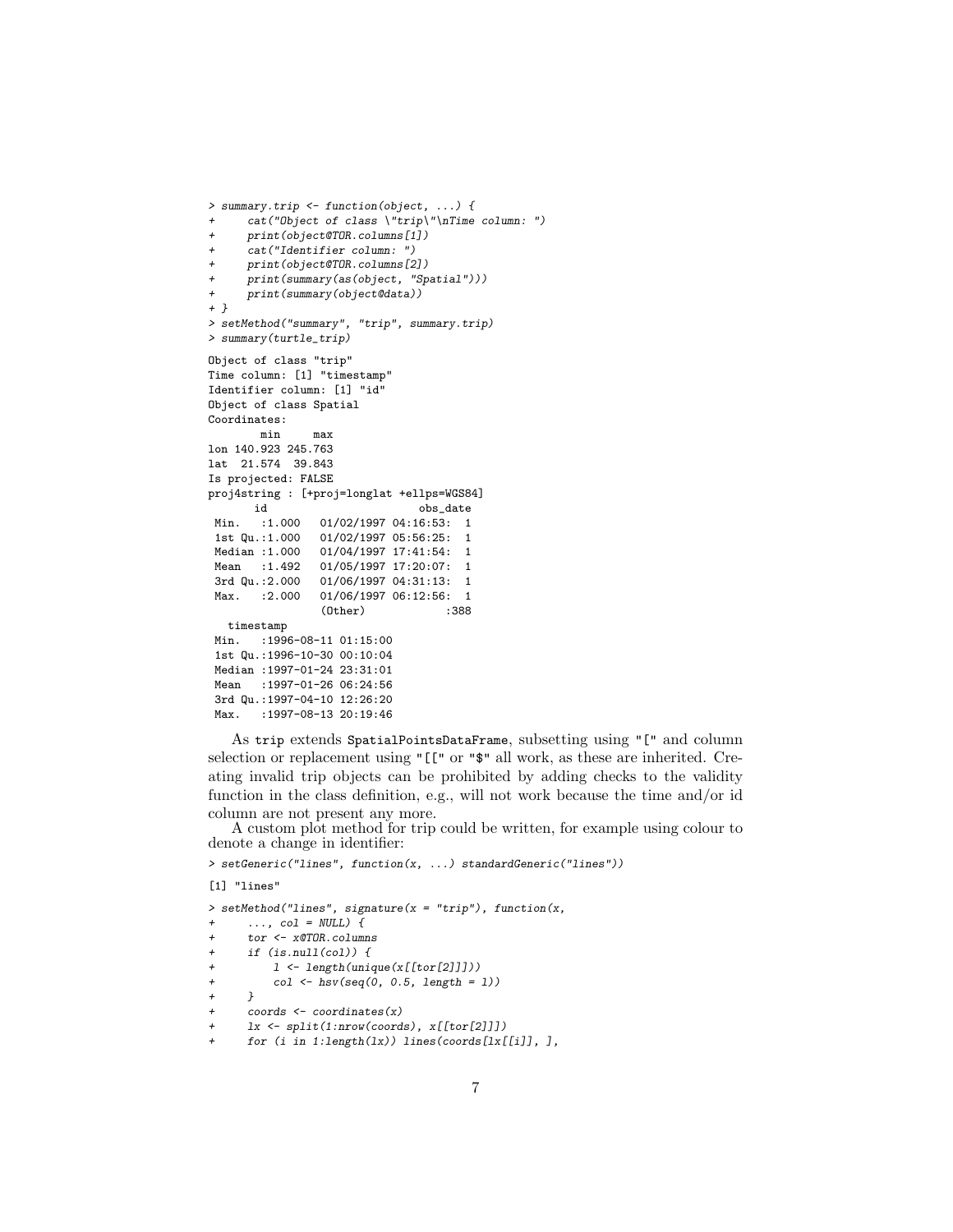+  $col = col[i], ...$ + })

Here, the col argument is added to the function header so that a reasonable default can be overridden, e.g., for black/white plotting.

# <span id="page-7-0"></span>3 Multi-point data: SpatialMultiPoints

One of the feature types of the OpenGeospatial Consortium (OGC) simple feature specification that has not been implemented in sp is the MultiPoint object. In a MultiPoint object, each feature refers to a set of points. The sp classes SpatialPointsDataFrame only provide reference to a single point. Instead of building a new class up from scratch, we'll try to re-use code and build a class SpatialMultiPoint from the SpatialLines class. After all, lines are just sets of ordered points.

In fact, the SpatialLines class implements the MultiLineString simple feature, where each feature can refer to multiple lines. A special case is formed if each feature only has a single line:

```
> setClass("SpatialMultiPoints", representation("SpatialLines"),
       validity \leftarrow function(object) {
            if (\text{any}(\text{unlist}(\text{lapping}(\text{object} \text{0} \text{lines}),+ function(x) length(x@Lines))) !=
                + 1))
                stop("Only Lines objects with one Line element")
            TRUE<sub></sub>
       )> SpatialMultiPoints <- function(object) new("SpatialMultiPoints",
       object)
```
As an example, we can create an instance of this class for two MultiPoint features each having three locations:

```
> n < -5> set.seed(1)
> x1 \leftarrow \text{cbind}(rnorm(n), rnorm(n, 0, 0.25))> x2 < - \text{cbind}(rnorm(n), rnorm(n, 0, 0.25))> x3 \leftarrow \text{cbind}(rnorm(n), rnorm(n, 0, 0.25))> L1 <- Lines(list(Line(x1)), ID = "mp1")
> L2 \leftarrow Lines(list(Line(x2)), ID = "mp2")> L3 <- Lines(list(Line(x3)), ID = "mp3")
> s <- SpatialLines(list(L1, L2, L3))
> smp <- SpatialMultiPoints(s)
```
If we now plot object smp, we get the same plot as when we plot s, showing the two lines. The plot method for a SpatialLines object is not suitable, so we write a new one:

```
> plot.SpatialMultiPoints <- function(x, ..., pch = 1:length(x@lines),
      col = 1, cex = 1) {
+ n <- length(x@lines)
+ if (length(pch) < n)
+ pch <- rep(pch, length.out = n)
      if (length(col) < n)+ col <- rep(col, length.out = n)<br>+ if (length(cex) < n)
      if (length(cex) < n)
          cex < - rep(cex, length.out = n)
```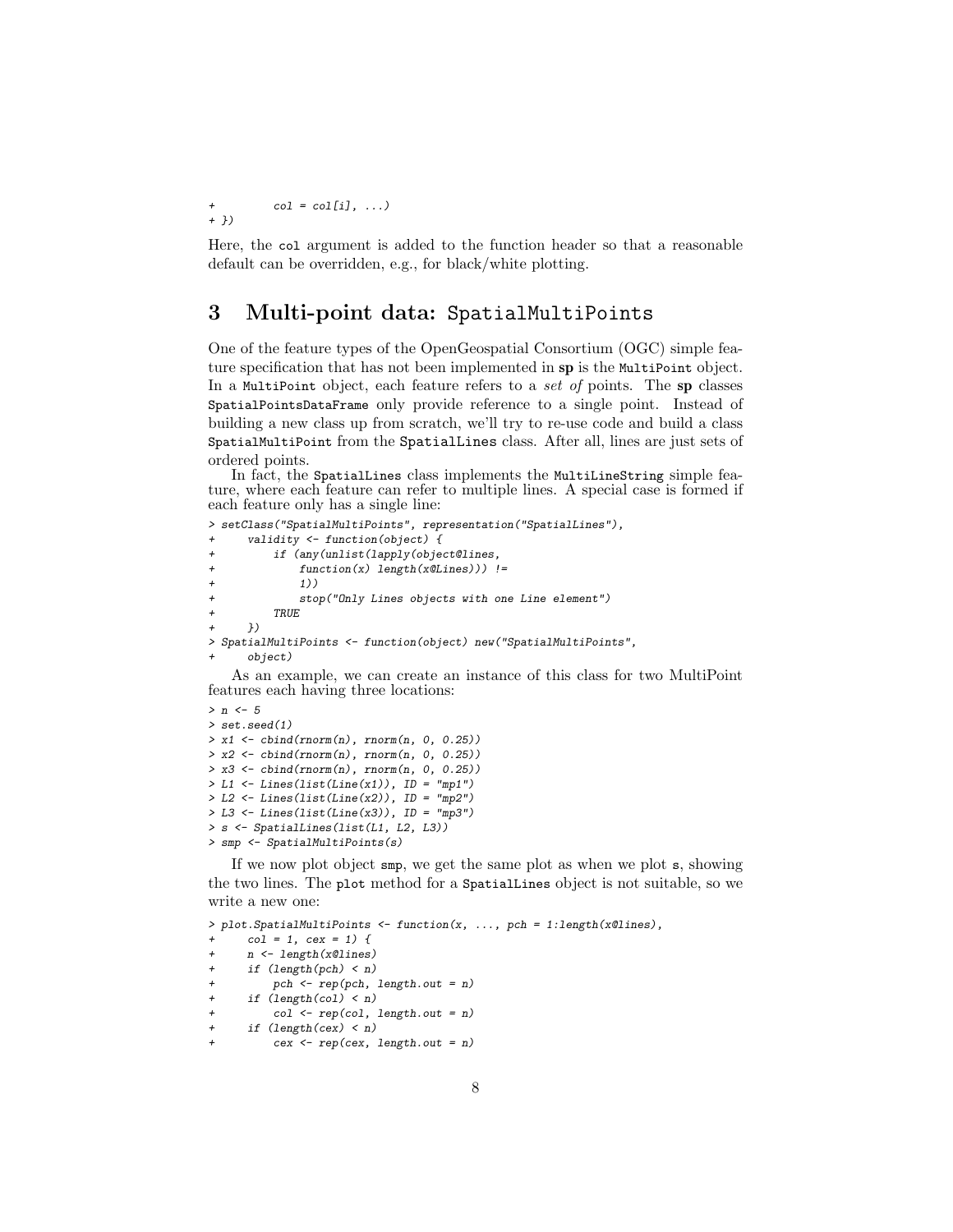```
+ plot(as(x, "Spatial"), ...)
+ for (i in 1:n) points(x@lines[[i]]@Lines[[1]]@coords,
+ pch = pch[i], col = col[i], cex = cex[i])+ }
> setMethod("plot", signature(x = "SpatialMultiPoints",
     y = "missing"), function(x, y, ...) plot.SpatialMultiPoints(x,
      + ...))
```
Here we chose to pass any named ... arguments to the plot method for a Spatial object. This function sets up the axes and controls the margins, aspect ratio, etc. All arguments that need to be passed to points (pch for symbol type, cex for symbol size and col for symbol colour) need explicit naming and sensible defaults, as they are passed explicitly to the consecutive calls to points. According to the documentation of points, in addition to pch, cex and col, the arguments bg and lwd (symbol fill colour and symbol line width) would need a similar treatment to make this plot method completely transparent with the base plot method—something an end user would hope for.

Having pch, cex and col arrays the length of the number of MultiPoints sets rather than the number of points to be plotted is useful for two reasons. First, the whole point of MultiPoints object is to distinguish sets of points. Second, when we extend this class to SpatialMultiPointsDataFrame, e.g., by

```
> cName <- "SpatialMultiPointsDataFrame"
> setClass(cName, representation("SpatialLinesDataFrame"),
      validity \leftarrow function(object) {
          1st <- lapply(object@lines, function(x) length(x@Lines))
          if (any(unlist(lst) != 1))
              stop("Only Lines objects with single Line")
+ TRUE
      + })
> SpatialMultiPointsDataFrame <- function(object) {
+ new("SpatialMultiPointsDataFrame", object)
+ }
```
then we can pass symbol characteristics by (functions of) columns in the attribute table:

```
> df <- data.frame(x1 = 1:3, x2 = c(1, 4, 2), row.names = c("mp1",
      "mp2", "mp3"))
> smp_df <- SpatialMultiPointsDataFrame(SpatialLinesDataFrame(smp,
+ df))
> setMethod("plot", signature(x = "SpatialMultiPointsDataFrame",
      y = "missing"), function(x, y, ...) plot.SpatialMultiPoints(x,
      + ...))
> grys <- c("grey10", "grey40", "grey80")
> plot(smp_df, col = grys[smp_df[["x1"]]], pch = smp_df[["x2"]],
      cex = 2, axes = TRUE)
```
for which the plot is shown in Figure [1.](#page-9-0)

Hexagonal grids are like square grids, where grid points are centres of matching hexagons, rather than squares. Package sp has no classes for hexagonal grids, but does have some useful functions for generating and plotting them. This could be used to build a class. Much of this code in sp is based on postings to the R-sig-geo mailing list by Tim Keitt, used with permission.

The spatial sampling method spsample has a method for sampling points on a hexagonal grid: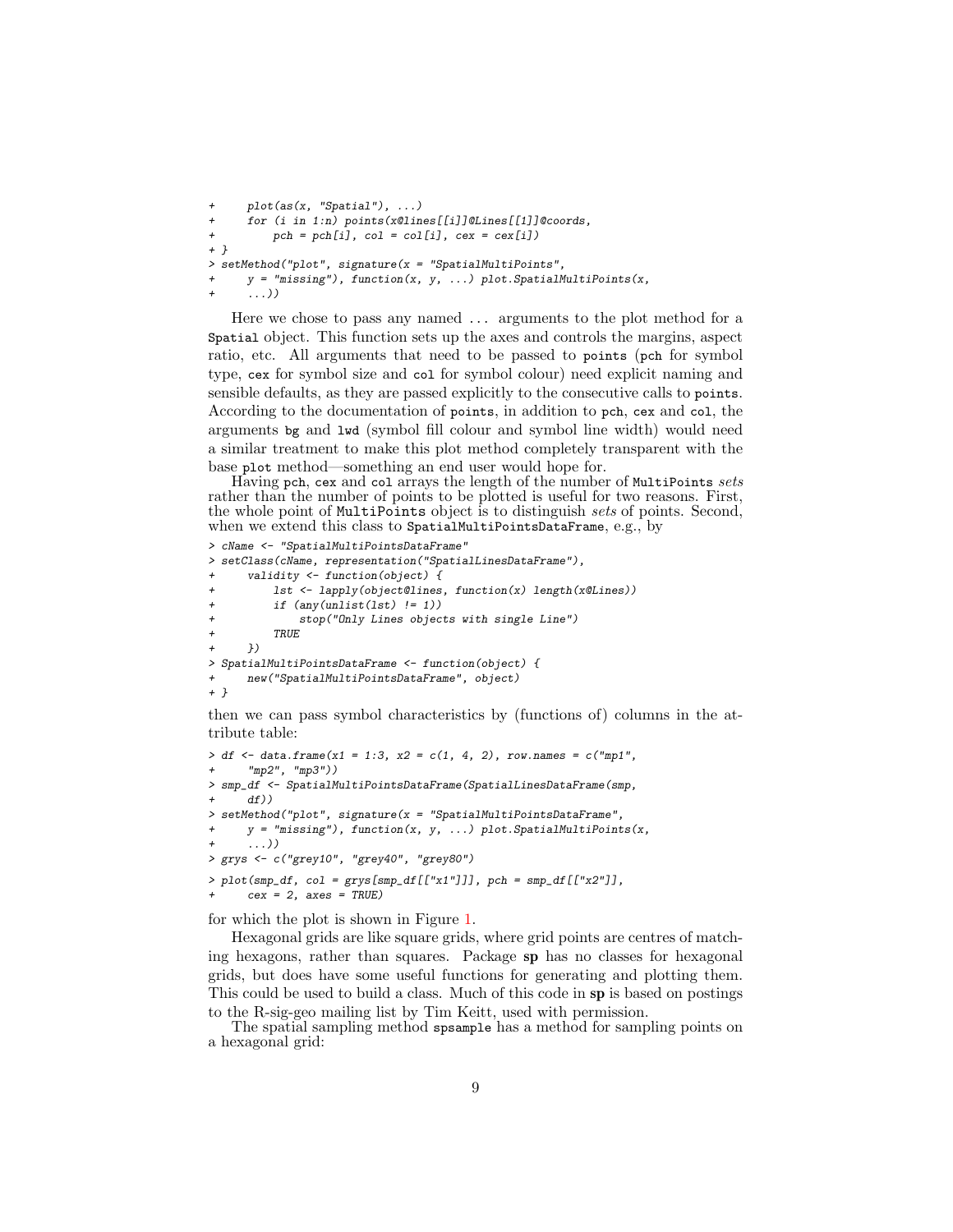

<span id="page-9-0"></span>Figure 1: Plot of the SpatialMultiPointsDataFrame object.

```
> data(meuse.grid)
> gridded(meuse.grid) = x + y> xx <- spsample(meuse.grid, type = "hexagonal", cellsize = 200)
> class(xx)
[1] "SpatialPoints"
attr(,"package")
[1] "sp"
```
gives the points shown in the left side of Figure [2.](#page-10-0) Note that an alternative hexagonal representation is obtained by rotating this grid 90 degrees; we will not further consider that here.

```
> HexPts <- spsample(meuse.grid, type = "hexagonal", cellsize = 200)
> spplot(meuse.grid["dist"], sp.layout = list("sp.points",
      HexPts, col = 1))
> HexPols <- HexPoints2SpatialPolygons(HexPts)
> df <- over(HexPols, meuse.grid)
> HexPolsDf <- SpatialPolygonsDataFrame(HexPols, df, match.ID = FALSE)
```

```
> spplot(HexPolsDf["dist"])
```
for which the plots are shown in Figure [2.](#page-10-0)

We can now generate and plot hexagonal grids, but need to deal with two representations: as points and as polygons, and both representations do not tell by themselves that they represent a hexagonal grid.

For designing a hexagonal grid class we will extend SpatialPoints, assuming that computation of the polygons can be done when needed without a prohibitive overhead.

> setClass("SpatialHexGrid", representation("SpatialPoints",

 $dx = "numeric")$ , validity  $\leftarrow$  function(object) {

```
if (object@dx \le 0)
```
+ stop("dx should be positive")

+ TRUE + })

> setClass("SpatialHexGridDataFrame",

```
+ representation("SpatialPointsDataFrame",
```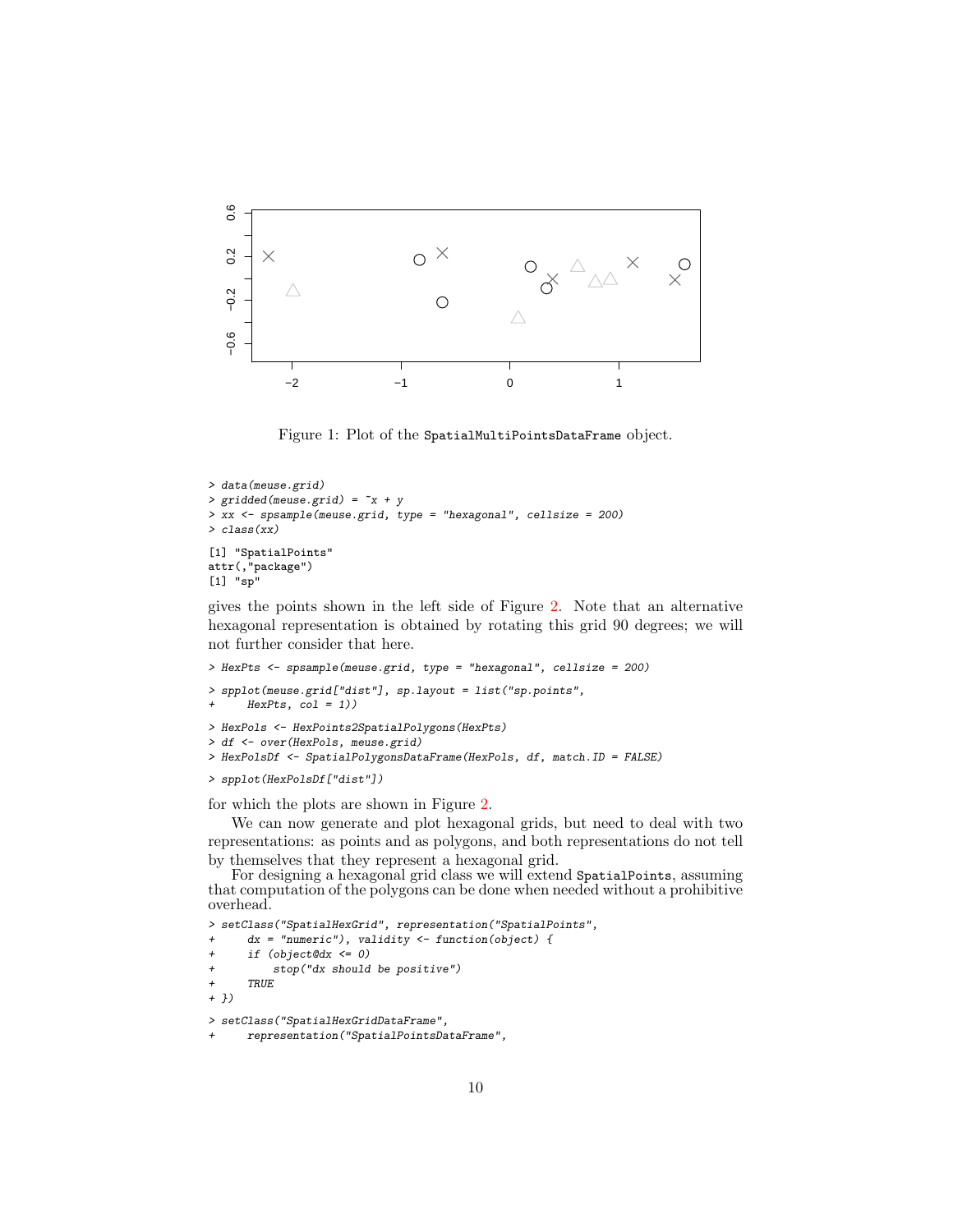

<span id="page-10-0"></span>Figure 2: Hexagonal points (left) and polygons (right).

```
dx = "numeric"), validity \leftarrow function(object) {
+ if (object@dx <= 0)
+ stop("dx should be positive")
         + TRUE
+ })
```
Note that these class definitions do not check that instances actually do form valid hexagonal grids; a more robust implementation could provide a test that distances between points with equal y coordinate are separated by a multiple of dx, that the y-separations are correct and so on.

It might make sense to adapt the generic spsample method in package sp to return SpatialHexGrid objects; we can also add plot and spsample methods for them. Method over should work with a SpatialHexGrid as its first argument, by inheriting from SpatialPoints. Let us first see how to create the new classes. Without a constructor function we can use

```
> HexPts <- spsample(meuse.grid, type = "hexagonal", cellsize = 200)
> Hex <- new("SpatialHexGrid", HexPts, dx = 200)
> df <- over(Hex, meuse.grid)
> spdf <- SpatialPointsDataFrame(HexPts, df)
> HexDf <- new("SpatialHexGridDataFrame", spdf, dx = 200)
Because of the route taken to define both HexGrid classes, it is not obvious that
the second extends the first. We can tell the S4 system this by setIs:
> is(HexDf, "SpatialHexGrid")
```
[1] FALSE

```
> setIs("SpatialHexGridDataFrame", "SpatialHexGrid")
```

```
> is(HexDf, "SpatialHexGrid")
```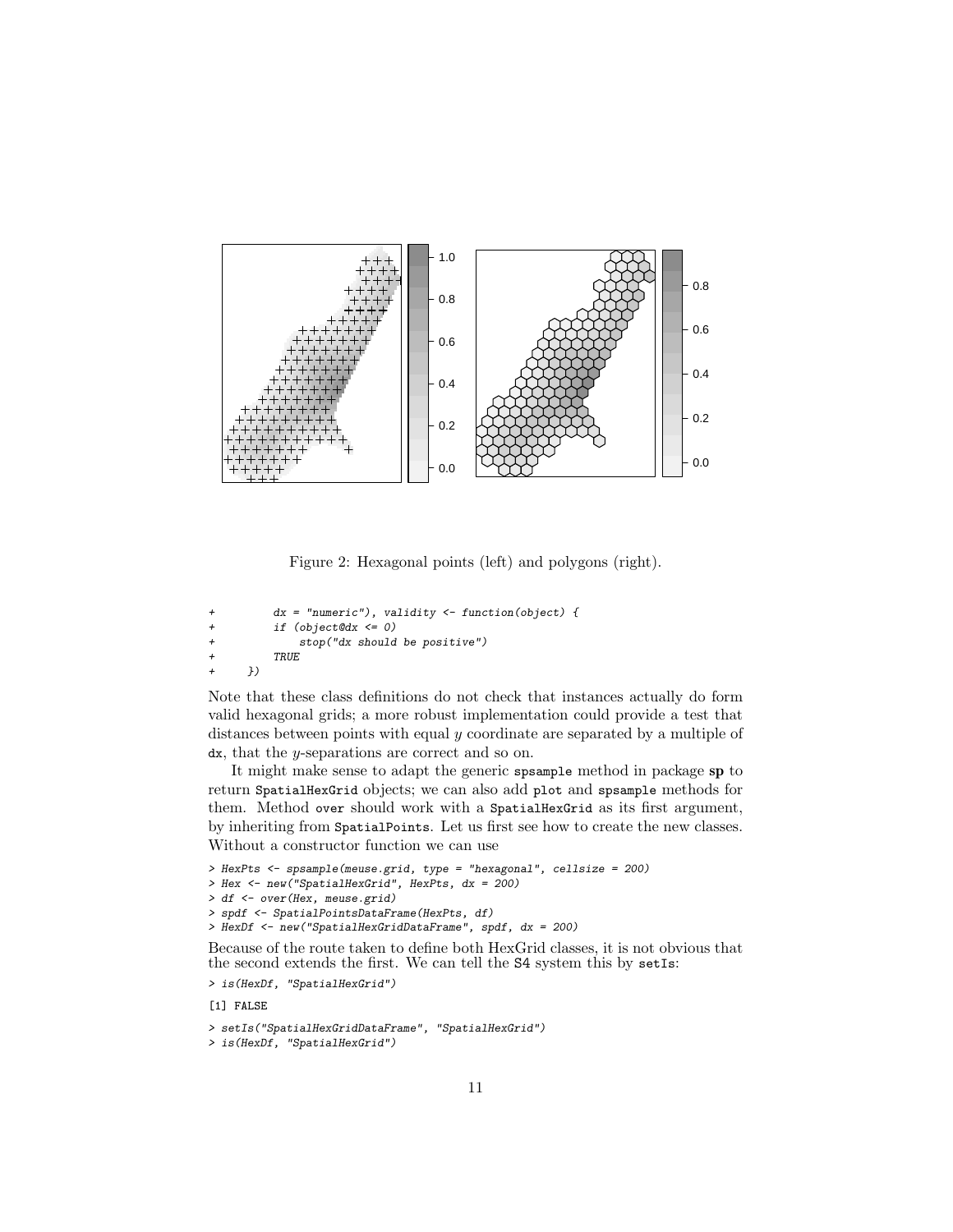[1] TRUE

to make sure that methods for SpatialHexGrid objects work as well for objects of class SpatialHexGridDataFrame.

When adding methods, several of them will need conversion to the polygon representation, so it makes sense to add the conversion function such that e.g. as(x, "SpatialPolygons") will work:

```
> setAs("SpatialHexGrid", "SpatialPolygons",
     function(from) HexPoints2SpatialPolygons(from,
+ from@dx))
> setAs("SpatialHexGridDataFrame", "SpatialPolygonsDataFrame",
     function(from) SpatialPolygonsDataFrame(as(obj,
+ "SpatialPolygons"), obj@data,
+ match.ID = FALSE))
   We can now add plot, spplot, spsample and over methods for these classes:
> setMethod("plot", signature(x = "SpatialHexGrid", y = "missing"),
+ function(x, y, ...) plot(as(x, "SpatialPolygons"),
+ ...))
> setMethod("spplot", signature(obj = "SpatialHexGridDataFrame"),
+ function(obj, ...) spplot(SpatialPolygonsDataFrame(as(obj,
          "SpatialPolygons"), obj@data, match.ID = FALSE),
          \ldots))
> setMethod("spsample", "SpatialHexGrid", function(x, n,
     type, \ldots) spsample(as(x, "SpatialPolygons"), n = n,
     type = type, \ldots))
> setMethod("over", c("SpatialHexGrid", "SpatialPoints"),
     function(x, y, ...) over(as(x, "SpatialPolygons"),y))
```
After this, the following will work:

```
> spplot(meuse.grid["dist"], sp.layout = list("sp.points",
      Hex, col = 1))
> spplot(HexDf["dist"])
```
Coercion to a data frame is done by

```
> as(HexDf, "data.frame")
```
Another detail not mentioned is that the bounding box of the hexgrid objects only match the grid centre points, not the hexgrid cells:

> bbox(Hex)

```
min max
x 178580.2 181380.2
y 329646.2 333629.9
> bbox(as(Hex, "SpatialPolygons"))
      min max
x 178480.2 181480.2
y 329530.8 333745.4
```
One solution for this is to correct for this in a constructor function, and check for it in the validity test. Explicit coercion functions to the points representation would have to set the bounding box back to the points ranges. Another solution is to write a bbox method for the hexgrid classes, taking the risk that someone still looks at the incorrect bbox slot.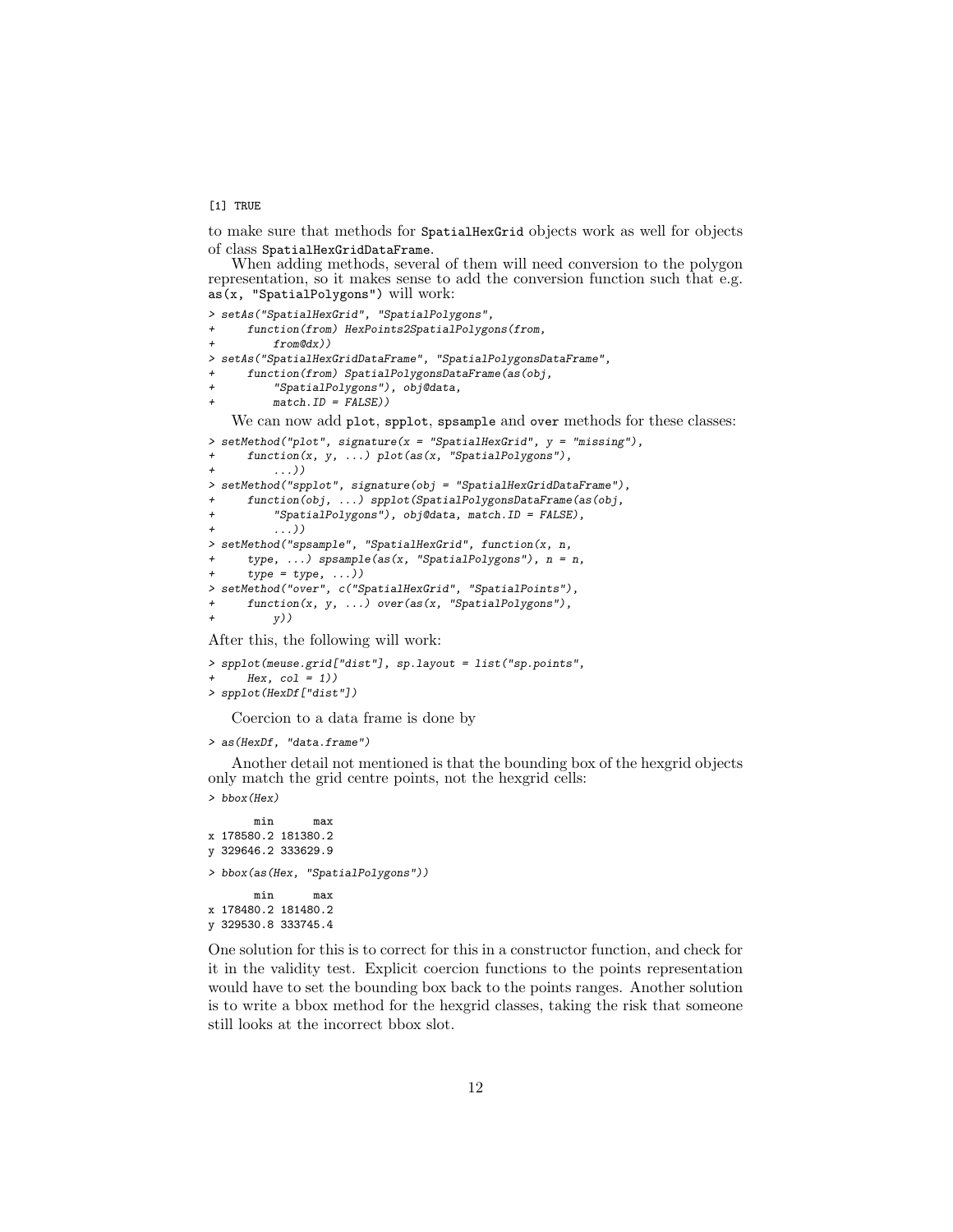## <span id="page-12-0"></span>4 Spatio-temporal grids

Spatio-temporal data can be represented in different ways. One simple option is when observations (or model-results, or predictions) are given on a regular space-time grid.

Objects of class or extending SpatialPoints, SpatialPixels and SpatialGrid do not have the constraint that they represent a two-dimensional space; they may have arbitrary dimension; an example for a three-dimensional grid is

```
> n < -10> x \leftarrow data.frame(expand.grid(x1 = 1:n, x2 = 1:n, x3 = 1:n),
     z = rnorm(n^3)> coordinates(x) <- x_1 + x_2 + x_3> gridded(x) <- TRUE
> fullgrid(x) <- TRUE
> summary(x)
Object of class SpatialGridDataFrame
Coordinates:
  min max
x1 0.5 10.5
x2 0.5 10.5
x3 0.5 10.5
Is projected: NA
proj4string : [NA]
Grid attributes:
  cellcentre.offset cellsize cells.dim
x1 1 1 10
x2 1 1 10
x3 1 1 10
Data attributes:
     z
Min. :-3.00805
1st Qu.:-0.70751
Median :-0.04317
Mean :- 0.02348
3rd Qu.: 0.68843
Max. : 3.81028
```
We might assume here that the third dimension, x3, represents time. If we are happy with time somehow represented by a real number (in double precision), then we are done. A simple representation is that of decimal year, with e.g. 1980.5 meaning the 183rd day of 1980, or e.g. relative time in seconds after the start of some event.

When we want to use the POSIXct or POSIX<sub>1</sub> representations, we need to do some more work to see the readable version. We will now devise a simple three-dimensional space-time grid with the POSIXct representation.

```
> setClass("SpatialTimeGrid", "SpatialGrid",
+ validity <- function(object) {
+ stopifnot(dimensions(object) ==
+ 3)
        + TRUE
     + })
```
Along the same line, we can extend the SpatialGridDataFrame for space-time: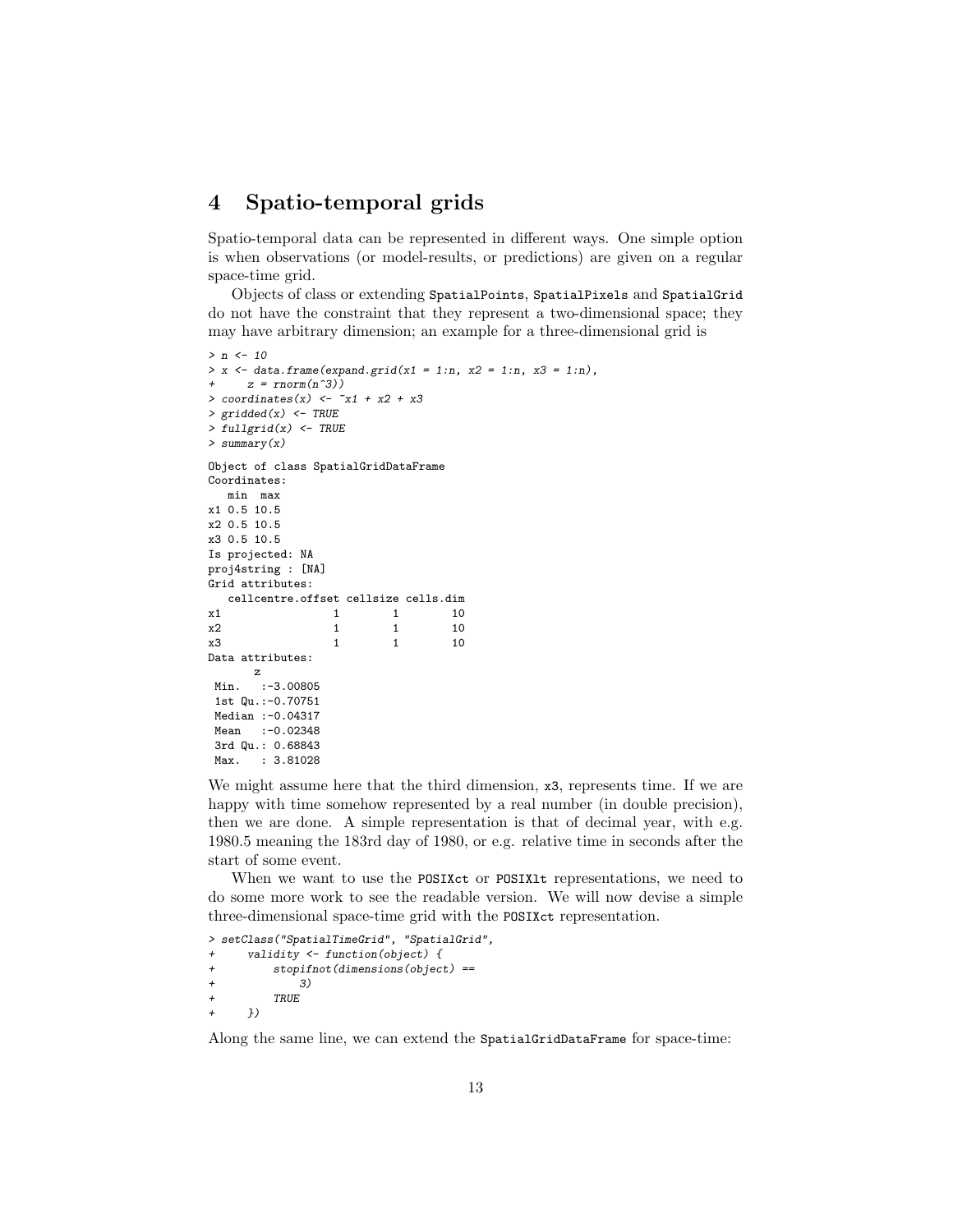```
> setClass("SpatialTimeGridDataFrame", "SpatialGridDataFrame",
      validity \leftarrow function(object) {
          stopifnot(dimensions(object) == 3)\it TRUE+ })
> setIs("SpatialTimeGridDataFrame", "SpatialTimeGrid")
> x <- new("SpatialTimeGridDataFrame", x)
```
A crude summary for this class could be written along these lines:

```
> summary.SpatialTimeGridDataFrame <- function(object,
     \ldots) {
     cat("Object of class SpatialTimeGridDataFrame\n")
+ x <- gridparameters(object)
+ t0 <- ISOdate(1970, 1, 1, 0, 0, 0)
+ t1 \leftarrow t0 + x[3, 1]+ cat(paste("first time step:", t1, "\n"))
     t2 \leftarrow t0 + x[3, 1] + (x[3, 3] - 1) * x[3, 2]+ cat(paste("last time step: ", t2, "\n"))<br>+ cat(paste("time step: ", \bar{x}[3, 2], "\n"))
     cat(paste("time step:+ summary(as(object, "SpatialGridDataFrame"))
+ }
> setMethod("summary", "SpatialTimeGridDataFrame",
+ summary.SpatialTimeGridDataFrame)
> summary(x)
Object of class SpatialTimeGridDataFrame
first time step: 1970-01-01 00:00:01
last time step: 1970-01-01 00:00:10
time step: 1
Object of class SpatialGridDataFrame
Coordinates:
  min max
x1 0.5 10.5
x2 0.5 10.5
x3 0.5 10.5
Is projected: NA
proj4string : [NA]
Grid attributes:
  cellcentre.offset cellsize cells.dim
x1 1 1 10
x2 1 1 10
x3 1 1 10
Data attributes:
      z
Min. :-3.00805
1st Qu.:-0.70751
Median :- 0.04317
Mean :- 0.02348
3rd Qu.: 0.68843
Max. : 3.81028
```
Next, suppose we need a subsetting method that selects on the time. When the first subset argument is allowed to be a time range, this is done by

```
> subs. SpatialTimeGridDataFrame <- function(x, i, j, ...,
+ drop = FALSE) {<br>+ t \leq - coordinatest < - coordinates(x)[, 3] + ISOdate(1970, 1, 1, 0,
+ 0, 0)
+ if (missing(j))
```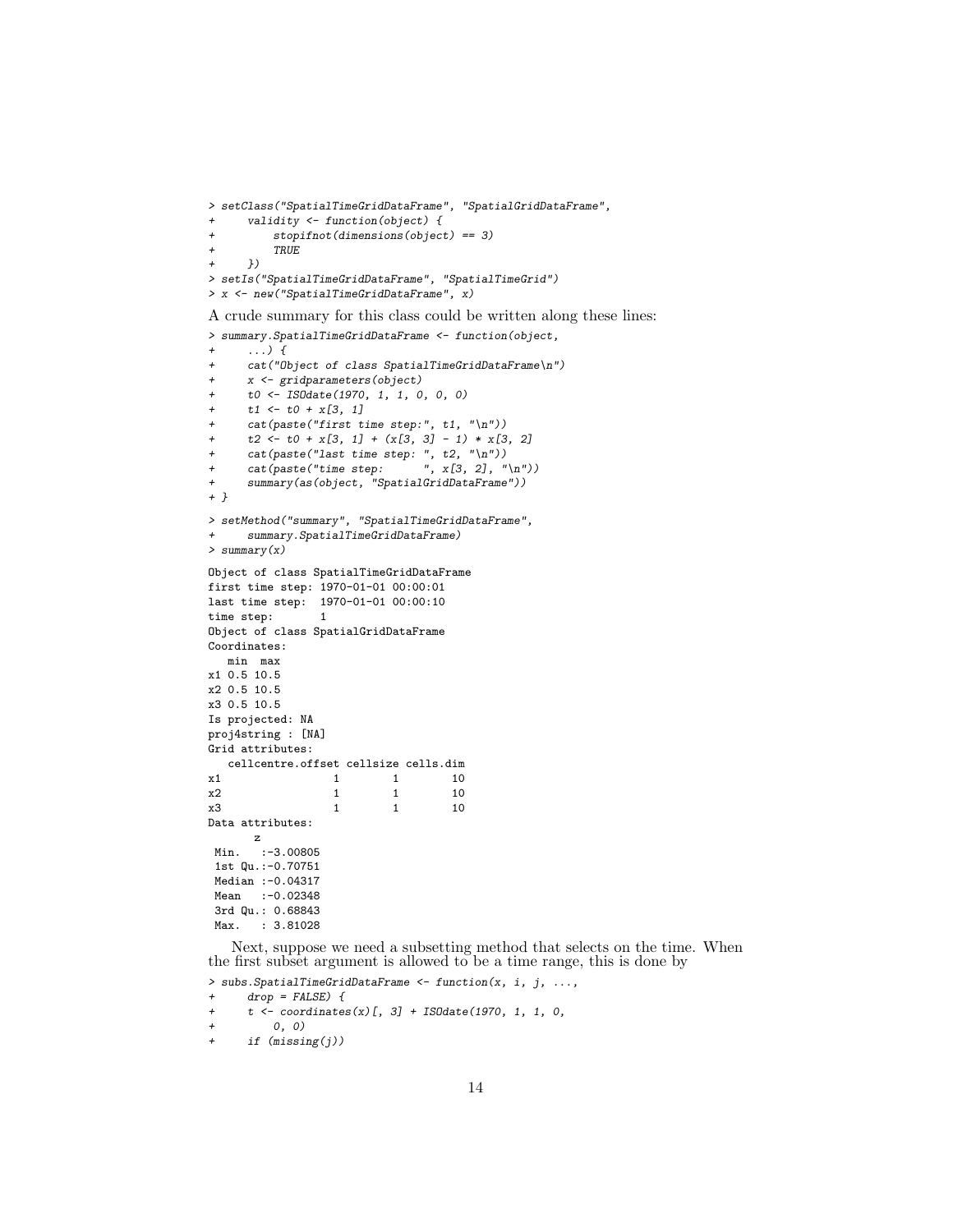```
+ j <- TRUE
+ sel <- t %in% i
+ if (!any(sel))
+ stop("selection results in empty set")
      fullgrid(x) \leftarrow FALSE+ if (\text{length}(i) > 1) {
+ x \le x[i = sel, j = j, ...]<br>+ fullgrid(x) \le TRUEfullgrid(x) \leftarrow \textit{TRUE}+ as(x, "SpatialTimeGridDataFrame")
\begin{matrix} + & & \} \\ + & & e \end{matrix}else {
+ \text{gridded}(x) \leftarrow \text{FALSE}<br>+ x \leftarrow x[i = \text{sel}] \quad i =x \leftarrow x[i = sel, j = j, ...]+ cc <- coordinates(x)[, 1:2]<br>+ p4s <- CRS(proj4string(x))
+ p4s <- CRS(proj4string(x))
          SpatialPixelsDataFrame(cc, x@data, proj4string = p4s)+ }
+ }
> setMethod("[", c("SpatialTimeGridDataFrame", "POSIXct",
       "ANY"), subs.SpatialTimeGridDataFrame)
> t1 <- as.POSIXct("1970-01-01 0:00:03", tz = "GMT")
> t2 <- as.POSIXct("1970-01-01 0:00:05", tz = "GMT")
> summary(x[c(t1, t2)])
Object of class SpatialTimeGridDataFrame
first time step: 1970-01-01 00:00:01
last time step: 1970-01-01 00:00:10
time step: 1
Object of class SpatialGridDataFrame
Coordinates:
   min max
x1 0.5 10.5
x2 0.5 10.5
x3 0.5 10.5
Is projected: NA
proj4string : [NA]
Grid attributes:
   cellcentre.offset cellsize cells.dim
\begin{array}{ccccccccc}\nx1 & & & & 1 & & & 1 & & 10 \\
x2 & & & & 1 & & 1 & & 10\n\end{array}x2 1 1 10
x3 1 1 10
Data attributes:
      z
Min. :-3.0080
1st Qu.:-0.6497
Median : 0.0081
Mean : 0.0187
3rd Qu.: 0.6798
 Max. : 3.8103
 NA's :800
> summary(x[t1])
Object of class SpatialPixelsDataFrame
Coordinates:
   min max
x1 0.5 10.5
x2 0.5 10.5
Is projected: NA
```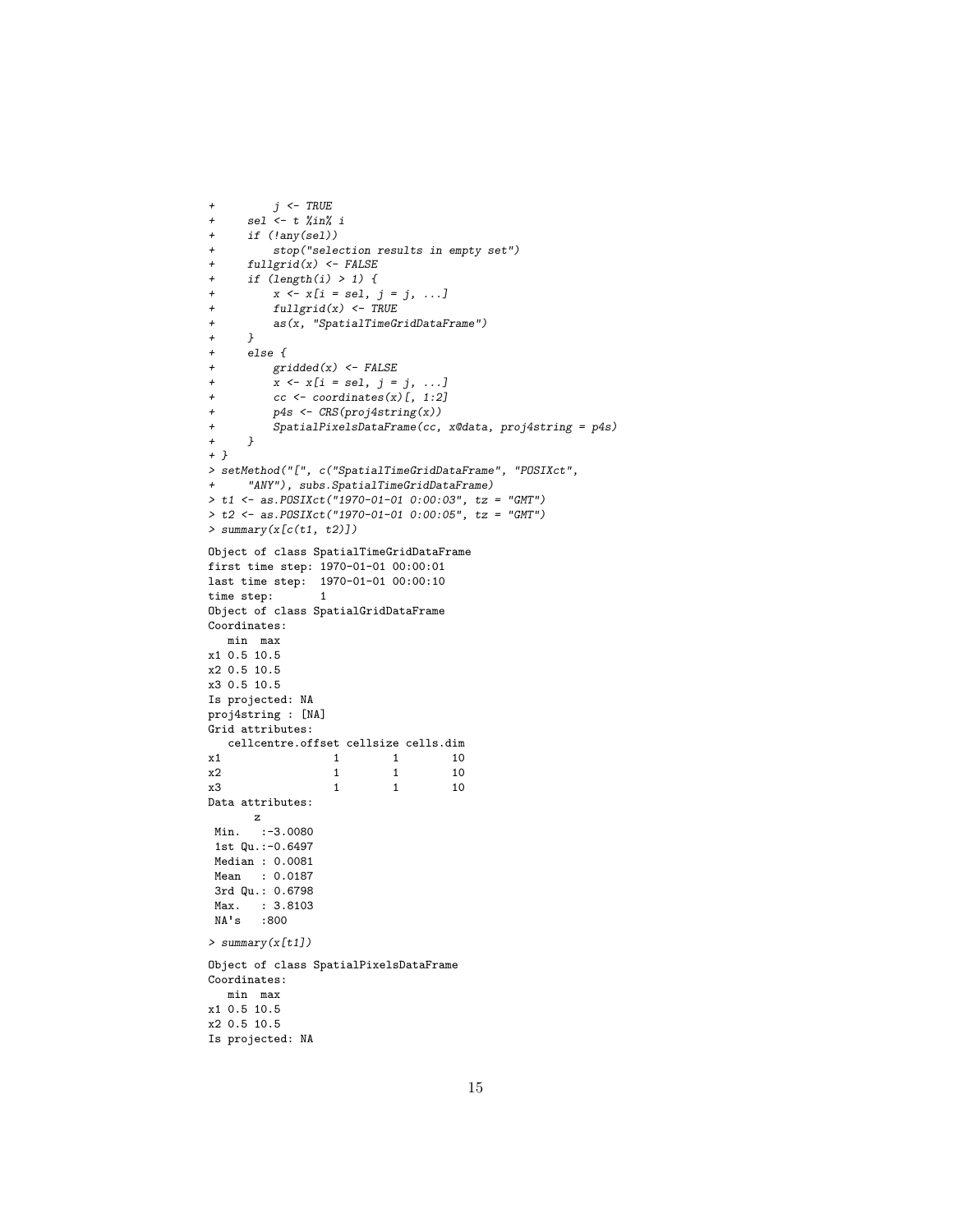```
proj4string : [NA]
Number of points: 100
Grid attributes:
  cellcentre.offset cellsize cells.dim
x1 1 1 10
x2 1 1 10
Data attributes:
     z
Min. :-2.40310
1st Qu.:-0.42295
Median : 0.13533
Mean : 0.09981
3rd Qu.: 0.77787
Max. : 2.64917
```
The reason to only convert back to SpatialTimeGridDataFrame when multiple time steps are present is that the time step ("cell size" in time direction) cannot be found when there is only a single step. In that case, the current selection method returns an object of class SpatialPixelsDataFrame for that time slice.

Plotting a set of slices could be done using levelplot, or writing another spplot method:

```
> spplot.stgdf <- function(obj, zcol = 1, ..., format = NULL) {
      if (length(zcol) != 1)+ stop("can only plot a single attribute")
+ if (is.null(format))
          format <- "%Y-%m-%d %H:%M:%S"
+ cc <- coordinates(obj)
      + df <- unstack(data.frame(obj[[zcol]], cc[, 3]))
      + ns <- as.character(coordinatevalues(getGridTopology(obj))[[3]] +
          IS0date(1970, 1, 1, 0, 0, 0), format = format)
      cc2d \leftarrow cc[cc[, 3] == min(cc[, 3]), 1:2]+ obj <- SpatialPixelsDataFrame(cc2d, df)
      spplot(obj, names.attr = ns, ...)+ }
> setMethod("spplot", "SpatialTimeGridDataFrame", spplot.stgdf)
    Now, the result of
> library(lattice)
> trellis.par.set(canonical.theme(color = FALSE))
> spplot(x, format = "M:M:M:M:S", as_table = TRUE, cuts = 6,col. regions = grey. colors(7, 0.55, 0.95, 2.2)is shown in Figure 3. The format argument passed controls the way time is
printed; one can refer to the help of
+ col.regions = grey.character. The Shown in Figure 3. The printed; one can refer to > ?? (as.character.POSIXt)
```
for more details about the format argument.

## <span id="page-15-0"></span>5 Analysing spatial Monte Carlo simulations

Quite often, spatial statistical analysis results in a large number of spatial realisations or a random field, using some Monte Carlo simulation approach. Regardless whether individual values refer to points, lines, polygons or grid cells, we would like to write some methods or functions that aggregate over these simulations, to get summary statistics such as the mean value, quantiles, or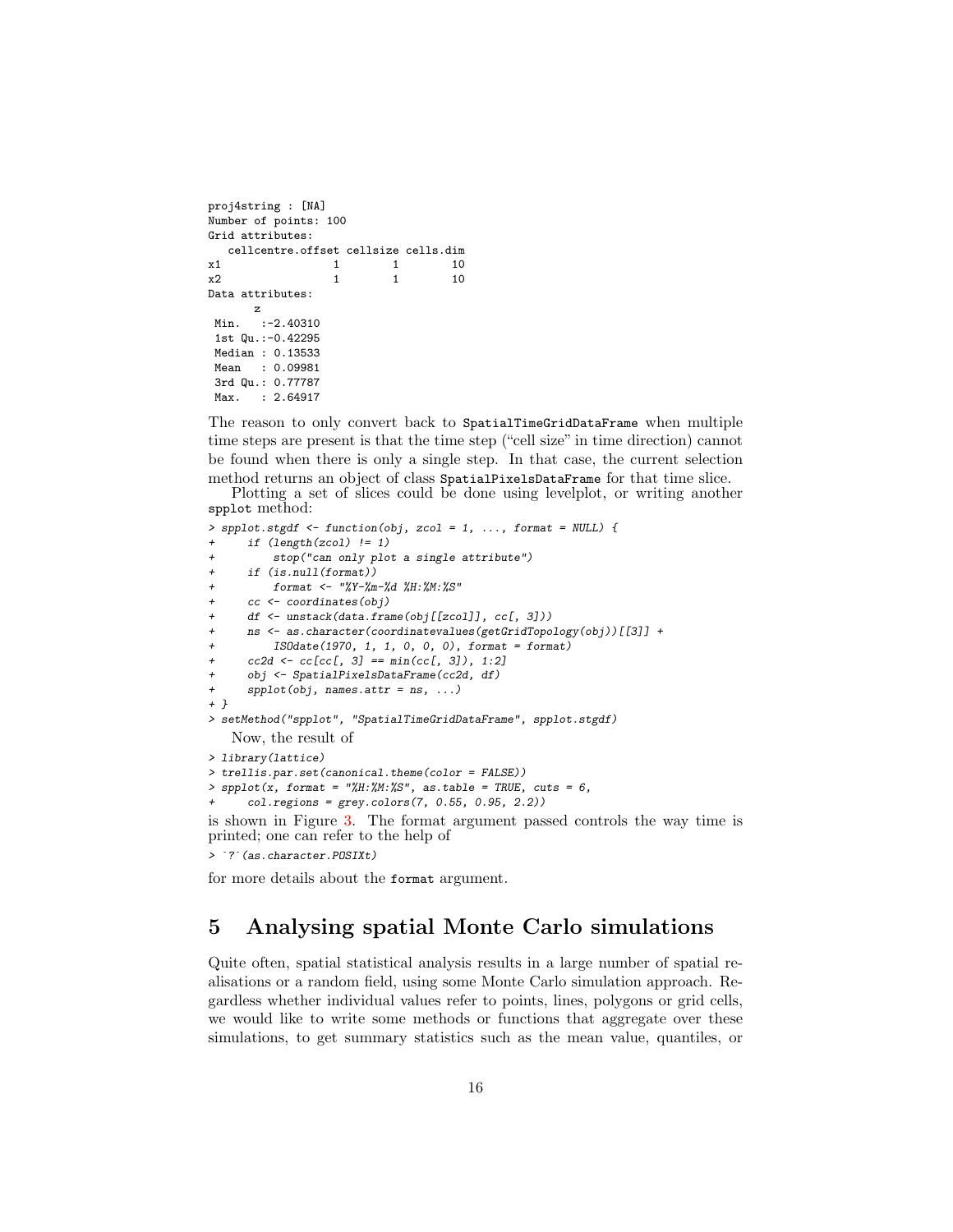

<span id="page-16-0"></span>Figure 3: spplot for an object of class SpatialTimeGridDataFrame, filled with random numbers.

cumulative distributions values. Such aggregation can take place in two ways. Either we aggregate over the probability space, and compute summary statistics for each geographical feature over the set of realisations (i.e., the rows of the attribute table), or for each realisation we aggregate over the complete geographical layer or a subset of it (i.e., aggregate over the columns of the attribute table).

Let us first generate, as an example, a set of 100 conditional Gaussian simulations for the zinc variable in the meuse data set:

```
> library(gstat)
> data(meuse)
> coordinates(meuse) <- ~x + y
> v \leq v y \frac{v}{m}(0.5, \text{ "Sph", } 800, 0.05)> sim <- krige(log(zinc) ~ 1, meuse, meuse.grid, v, nsim = 100,
      nmax = 30drawing 100 GLS realisations of beta...
[using conditional Gaussian simulation]
```

```
> sim@data <- exp(sim@data)
```
where the last statement back-transforms the simulations from the log scale to the observation scale. A quantile method for Spatial object attributes can be written as

```
> quantile.Spatial <- function(x, ..., byLayer = FALSE) {
+ stopifnot("data" %in% slotNames(x))<br>+ apply(x@data, ifelse(byLayer, 2, 1)
       apply(x@data, ifelse(byLayer, 2, 1), quantile, ...)+ }
```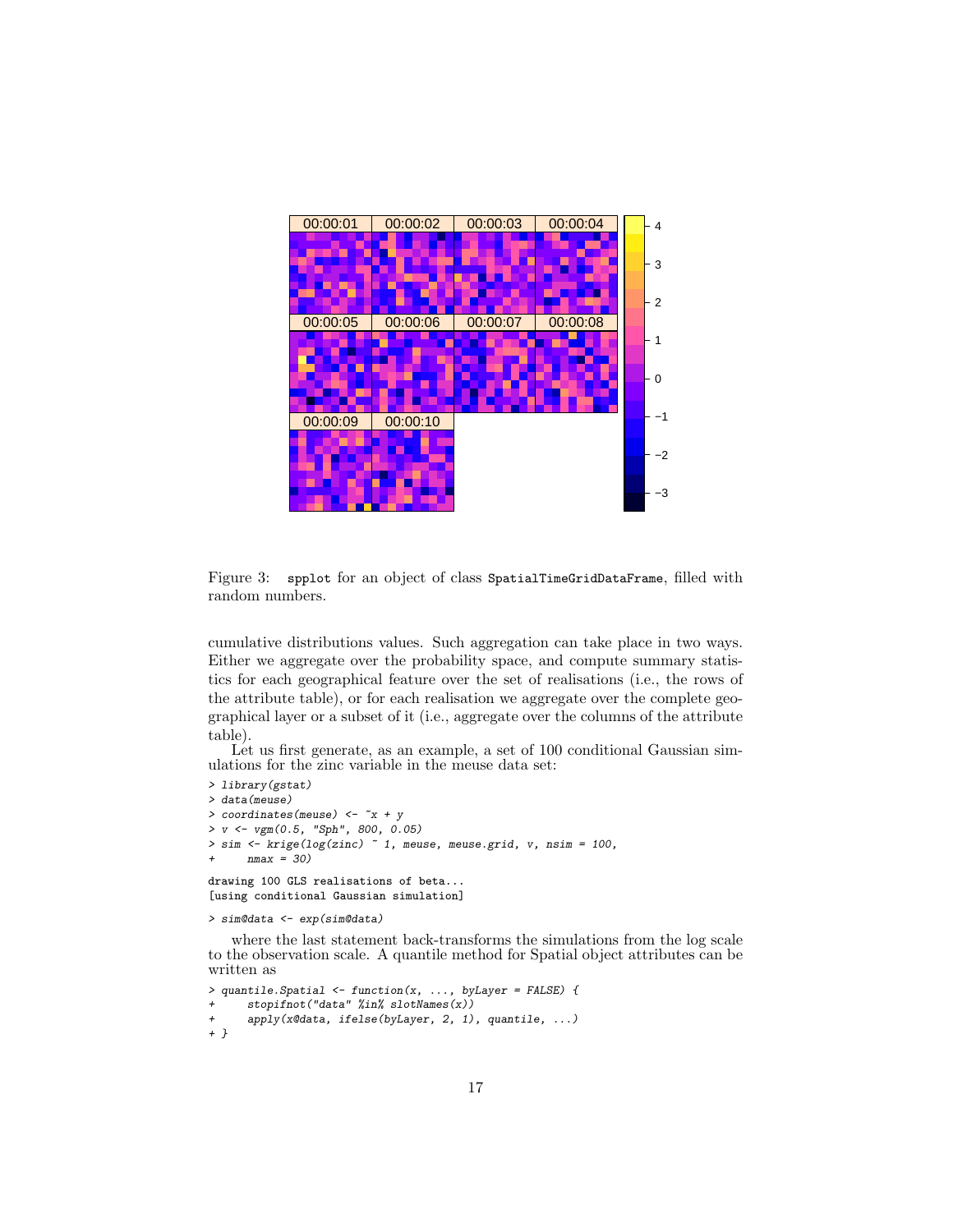after which we can find the sample lower and upper 95% confidence limits by > sim\$lower <- quantile.Spatial(sim[1:100], probs = 0.025)

```
> sim$upper <- quantile.Spatial(sim[1:100], probs = 0.975)
```
To get the sample distribution of the areal median, we can aggregate over layers:

> medians <- quantile.Spatial(sim[1:100], probs = 0.5,

 $by Layer = TRUE$ )

> hist(medians)

It should be noted that in these particular cases, the quantities computed by simulations could have been obtained faster and exact by working analytically with ordinary (block) kriging and the normal distribution (Section 8.7.2 in [Bivand et al.](#page-19-0) [\(2008\)](#page-19-0)).

A statistic that cannot be obtained analytically is the sample distribution of the area fraction that exceeds a threshold. Suppose that 500 is a crucial threshold, and we want to summarise the sampling distribution of the area fraction where 500 is exceeded:

```
> fractionBelow <- function(x, q, byLayer = FALSE) {
     stopifnot(is(x, "Spatial") || !("data" %in%
         slotNames(x))apply(x@data < q, ifelse(byLayer,+ 2, 1), function(r) sum(r)/length(r))
+ }
> over500 <- 1 - fractionBelow(sim[1:100], 200, byLayer = TRUE)
> summary(over500)
  Min. 1st Qu. Median Mean 3rd Qu. Max.
0.6233 0.6722 0.6900 0.6896 0.7069 0.7483
> quantile(over500, c(0.025, 0.975))
    2.5% 97.5%
0.6383983 0.7388898
```
For space-time data, we could write methods that aggregate over space, over time or over space and time.

# <span id="page-17-0"></span>6 Processing massive grids

Up to now we have made the assumption that gridded data can be completely read, and are kept by R in memory. In some cases, however, we need to process grids that exceed the memory capacity of the computers available. A method for analysing grids without fully loading them into memory then seems useful. Note that package rgdal allows for partial reading of grids, e.g.,

```
> fn <- system.file("pictures/erdas_spnad83.tif", package = "rgdal")[1]
> x \leftarrow \text{readGDAL}(\text{fn}, \text{output.dim} = c(120, 132))> x$band1 [x$band1 < = 0] < - NA> spplot(x, col.regions = bpy.colors())
```
reads a downsized grid, where 1% of the grid cells remained. Another option is reading certain rectangular sections of a grid, starting at some offset.

Yet another approach is to use the low-level opening routines and then subset: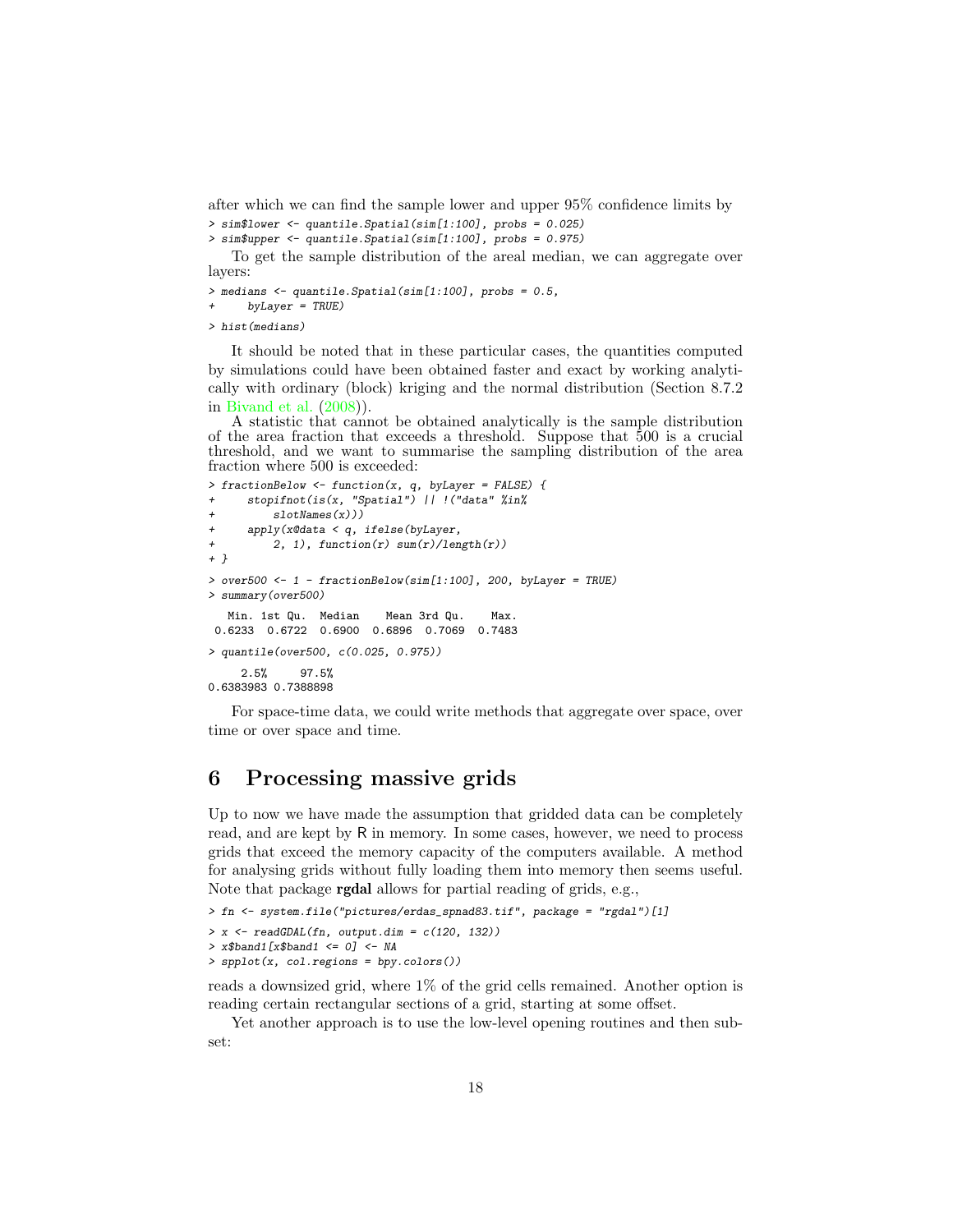```
> library(rgdal)
> x <- GDAL.open(fn)
> class(x)
[1] "GDALReadOnlyDataset"
attr(,"package")
[1] "rgdal"
> x \text{.} subs \leftarrow x[1:100, 1:100, 1]> class(x.subs)
[1] "SpatialGridDataFrame"
attr(,"package")
[1] "sp"
> gridparameters(x.subs)
 cellcentre.offset cellsize cells.dim
x 79019 40 100
y 1435288 40 100
```
An object of class GDALReadOnlyDataset only contains a file handle. The subset method "[" for it does not, as it quite often does, return an object of the same class but actually reads the data requested, with arguments interpreted as rows, columns and raster bands, and returns a SpatialGridDataFrame. We will now extend this approach to allow partial writing through "[" as well. As the actual code is rather lengthy and involves a lot of administration, it will not all be shown and details can be found in the rgdal source code.

We will define two classes,

```
> setClass("SpatialGDAL", representation("Spatial",
+ grid = "GridTopology", grod = "GDALReadOnlyDataset",
     name = "character")> setClass("SpatialGDALWrite", "SpatialGDAL")
```
that derive from Spatial, contain a GridTopology and a file handle in the grod slot. Next, we can define a function open. Spatial GDAL to open a raster file, returning a SpatialGDAL object and a function copy.SpatialGDAL that returns a writable copy of the opened raster. Note that some GDAL drivers only allow copying, some only writing and some both.

```
> x <- open.SpatialGDAL(fn)
> nrows <- GDALinfo(fn)["rows"]
> ncols <- GDALinfo(fn)["columns"]
> xout <- copy.SpatialGDAL(x, "erdas_spnad83_out.tif")
> bls <- 20
> for (i in 1:(nrows/bls - 1)) {
+ r <- 1 + (i - 1) * bls
     for (j in 1:(ncols/bls - 1)) {
+ c \leftarrow 1 + (j - 1) * bls+ x.in \leftarrow x[r:(r + bls), c:(c + bls)]+ xout[r:(r + bls), c:(c + bls)] \leftarrow x.in\$band1 ++ 10
+ }
+ cat(paste("row-block", i, "\n"))
+ }
> close(x)
> close(xout)
```
This requires the functions "[" and "[<-" to be present. They are set by